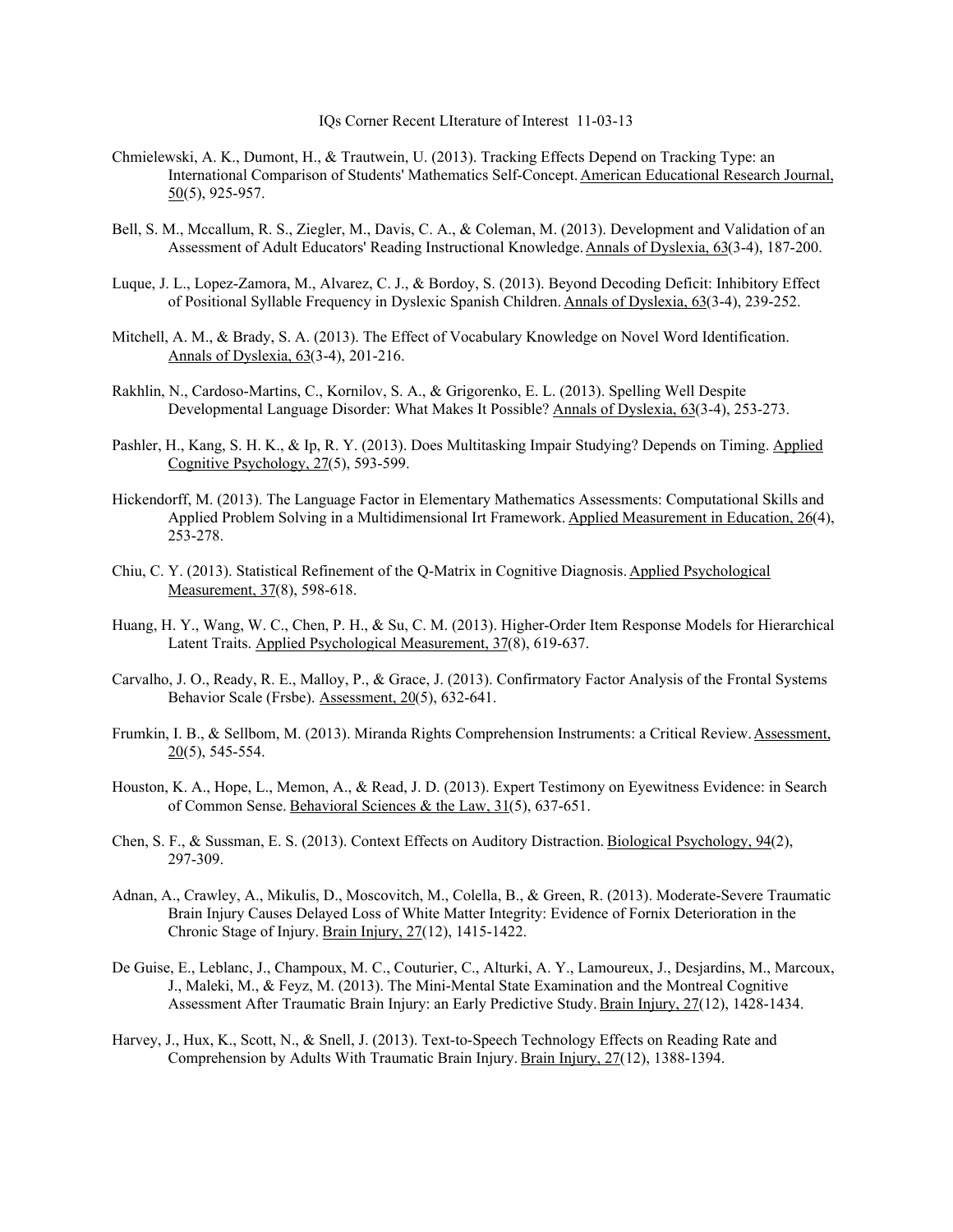- Hux, K., Dymacek, R., & Childers, C. (2013). Possible Brain Injury Events and Symptoms in Elementary School Children. Brain Injury, 27(12), 1348-1355.
- Michalczyk, K., Krajewski, K., Pressler, A. L., & Hasselhorn, M. (2013). The Relationships Between Quantity-Number Competencies, Working Memory, and Phonological Awareness in 5-and 6-Year-Olds. British Journal of Developmental Psychology, 31(4), 408-424.
- Haberman, S. J., & Sinharay, S. (2013). Does Subgroup Membership Information Lead to Better Estimation of True Subscores? British Journal of Mathematical & Statistical Psychology,  $66(3)$ , 452+.
- Kim, S. K. (2013). Identifying Between-Person and Within-Person Factors to Enhance Understanding of Observed Score Profiles. British Journal of Mathematical & Statistical Psychology, 66(3), 435-451.
- Koh, A., & Cribbie, R. (2013). Robust Tests of Equivalence for K Independent Groups. British Journal of Mathematical & Statistical Psychology, 66(3), 426-434.
- Verhagen, A. J., & Fox, J. P. (2013). Bayesian Tests of Measurement Invariance. British Journal of Mathematical & Statistical Psychology, 66(3), 383-401.
- Yamamoto, M., & Jennrich, R. I. (2013). A Cluster-Based Factor Rotation. British Journal of Mathematical & Statistical Psychology, 66(3), 487-502.
- Hall, R., & Phillips, N. C. (2013). Editorial: Looking Forward From 10 Years of Published Articles. Cognition and Instruction, 31(4), 377-387.
- Kuhn, D., Zillmer, N., Crowell, A., & Zavala, J. (2013). Developing Norms of Argumentation: Metacognitive, Epistemological, and Social Dimensions of Developing Argumentive Competence. Cognition and Instruction, 31(4), 456-496.
- Taylor, H. A., & Hutton, A. (2013). Think3d!: Training Spatial Thinking Fundamental to Stem Education. Cognition and Instruction, 31(4), 434-455.
- Banai, K., & Yuval-Weiss, N. (2013). Prolonged Development of Auditory Skills: a Role for Perceptual Anchoring? Cognitive Development, 28(3), 300-311.
- Kapa, L. L., & Colombo, J. (2013). Attentional Control in Early and Later Bilingual Children. Cognitive Development, 28(3), 233-246.
- Trenta, M., Benassi, M., Di Filippo, G., Pontillo, M., & Zoccolotti, P. (2013). Developmental Dyslexia in a Regular Orthography: Can the Reading Profile Be Reduced to Strategic Control? Sophia Title. Cognitive Neuropsychology, 30(3), 147-171.
- Luna, K., & Martin-Luengo, B. (2013). Monitoring the Source Monitoring. Cognitive Processing, 14(4), 347-356.
- Pazzaglia, F., & Moe, A. (2013). Cognitive Styles and Mental Rotation Ability in Map Learning. Cognitive Processing, 14(4), 391-399.
- Matzel, L. D., Sauce, B., & Wass, C. (2013). The Architecture of Intelligence: Converging Evidence From Studies of Humans and Animals. Current Directions in Psychological Science, 22(5), 342-348.
- Singer, M. (2013). Validation in Reading Comprehension. Current Directions in Psychological Science, 22(5), 361-366.
- Passow, S., Muller, M., Westerhausen, R., Hugdahl, K., Wartenburger, I., Heekeren, H. R., Lindenberger, U., & Li, S. C. (2013). Development of Attentional Control of Verbal Auditory Perception From Middle to Late Childhood: Comparisons to Healthy Aging. Developmental Psychology, 49(10), 1982-1993.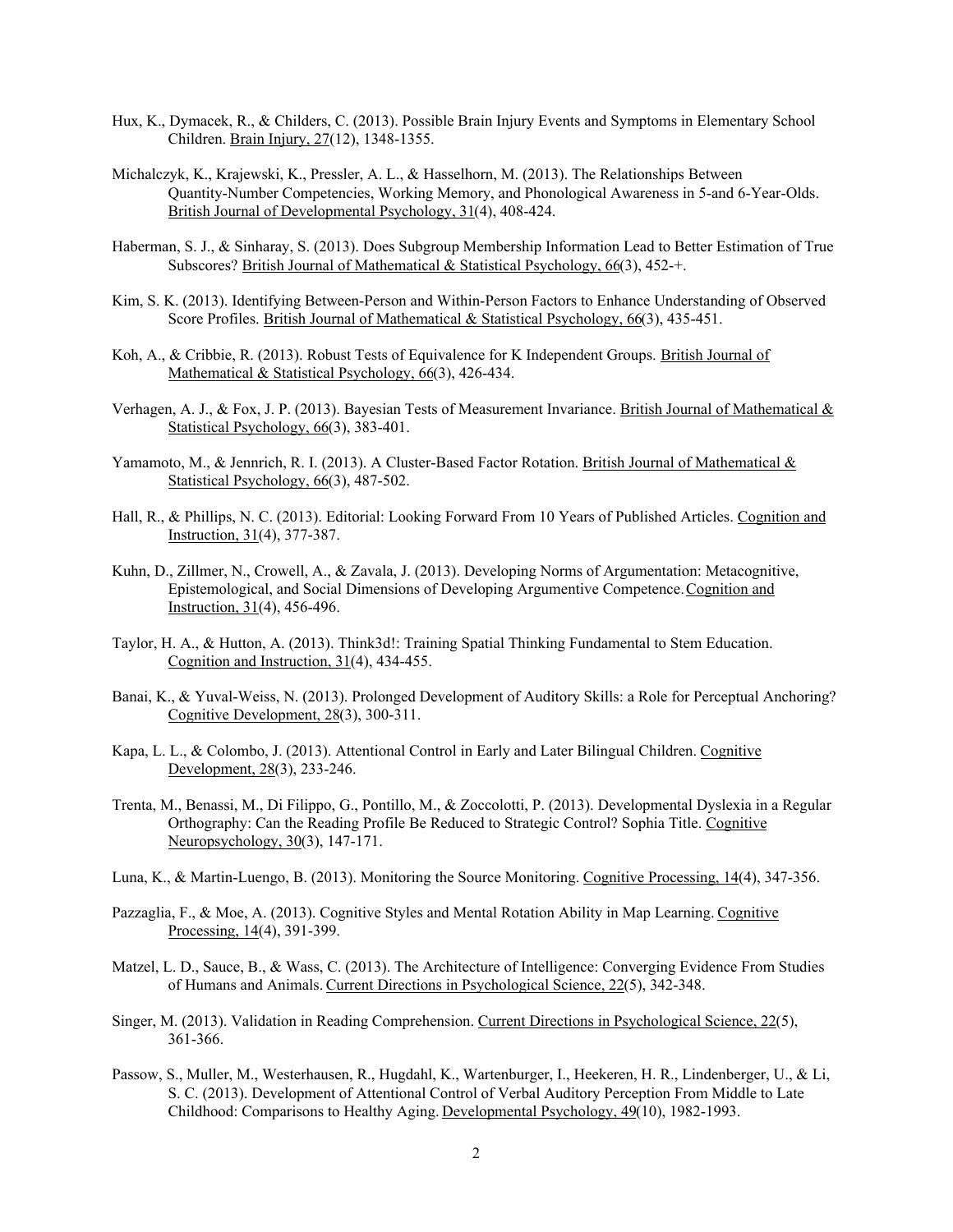- Siegler, R. S., & Pyke, A. A. (2013). Developmental and Individual Differences in Understanding of Fractions. Developmental Psychology, 49(10), 1994-2004.
- Belland, B. R., Kim, C., & Hannafin, M. J. (2013). A Framework for Designing Scaffolds That Improve Motivation and Cognition. Educational Psychologist, 48(4), 243-270.
- Snyder, K. E., & Linnenbrink-Garcia, L. (2013). A Developmental, Person-Centered Approach to Exploring Multiple Motivational Pathways in Gifted Underachievement. Educational Psychologist, 48(4), 209-228.
- Gamson, D. A., Lu, X. F., & Eckert, S. A. (2013). Challenging the Research Base of the Common Core State Standards: a Historical Reanalysis of Text Complexity. Educational Researcher, 42(7), 381-391.
- Becker, S. P., & Langberg, J. M. (2013). Sluggish Cognitive Tempo Among Young Adolescents With Adhd: Relations to Mental Health, Academic, and Social Functioning. Journal of Attention Disorders, 17(8), 681-689.
- Christiansen, H., Hirsch, O., Philipsen, A., Oades, R. D., Matthies, S., Hebebrand, J., Ueckermann, J., Abdel-Hamid, M., Kraemer, M., Wiltfang, J., Graf, E., Colla, M., Sobanski, E., Alm, B., Rosler, M., Jacob, C., Jans, T., Huss, M., Schimmelmann, B. G., & Kis, B. (2013). German Validation of the Conners Adult Adhd Rating Scale-Self-Report: Confirmation of Factor Structure in a Large Sample of Participants With Adhd. Journal of Attention Disorders, 17(8), 690-698.
- Ghanizadeh, A. (2013). Atomoxetine for Treating Adhd Symptoms in Autism: a Systematic Review. Journal of Attention Disorders, 17(8), 635-640.
- Montes, L. G. A., Alcantara, H. P., Garcia, R. B. M., De La Torre, L. B., Acosta, D. A., & Duarte, M. G. (2013). Brain Cortical Thickness in Adhd: Age, Sex, and Clinical Correlations. Journal of Attention Disorders,  $17(8)$ , 641-654.
- Bradlow, E. T. (2013). Comments on "Some Conceptual Issues in Observed-Score Equating" by Wim J. Van Der Linden. Journal of Educational Measurement, 50(3), 321-323.
- Dorans, N. J. (2013). On Attempting to Do What Lord Said Was Impossible: Commentary on Van Der Linden's "Some Conceptual Issues in Observed-Score Equating". Journal of Educational Measurement, 50(3), 304-314.
- Gonzalez, J., & Von Davier, M. (2013). Statistical Models and Inference for the True Equating Transformation in the Context of Local Equating. Journal of Educational Measurement, 50(3), 315-320.
- Guo, H. W., Oh, H. J., & Eignor, D. (2013). Situations Where It Is Appropriate to Use Frequency Estimation Equipercentile Equating. Journal of Educational Measurement, 50(3), 338-354.
- Holland, P. W. (2013). Comments on Van Der Linden's Critique and Proposal for Equating. Journal of Educational Measurement, 50(3), 286-294.
- Van Der Linden, W. J. (2013). Some Conceptual Issues in Observed-Score Equating. Journal of Educational Measurement, 50(3), 249-285.
- Van Der Linden, W. J. (2013). More Issues in Observed-Score Equating. Journal of Educational Measurement, 50(3), 324-337.
- Von Davier, M., Gonzalez, J., & Von Davier, A. A. (2013). Local Equating Using the Rasch Model, the Oplm, and the 2pl Irt Model-or-What Is It Anyway if the Model Captures Everything There Is to Know About the Test Takers? Journal of Educational Measurement, 50(3), 295-303.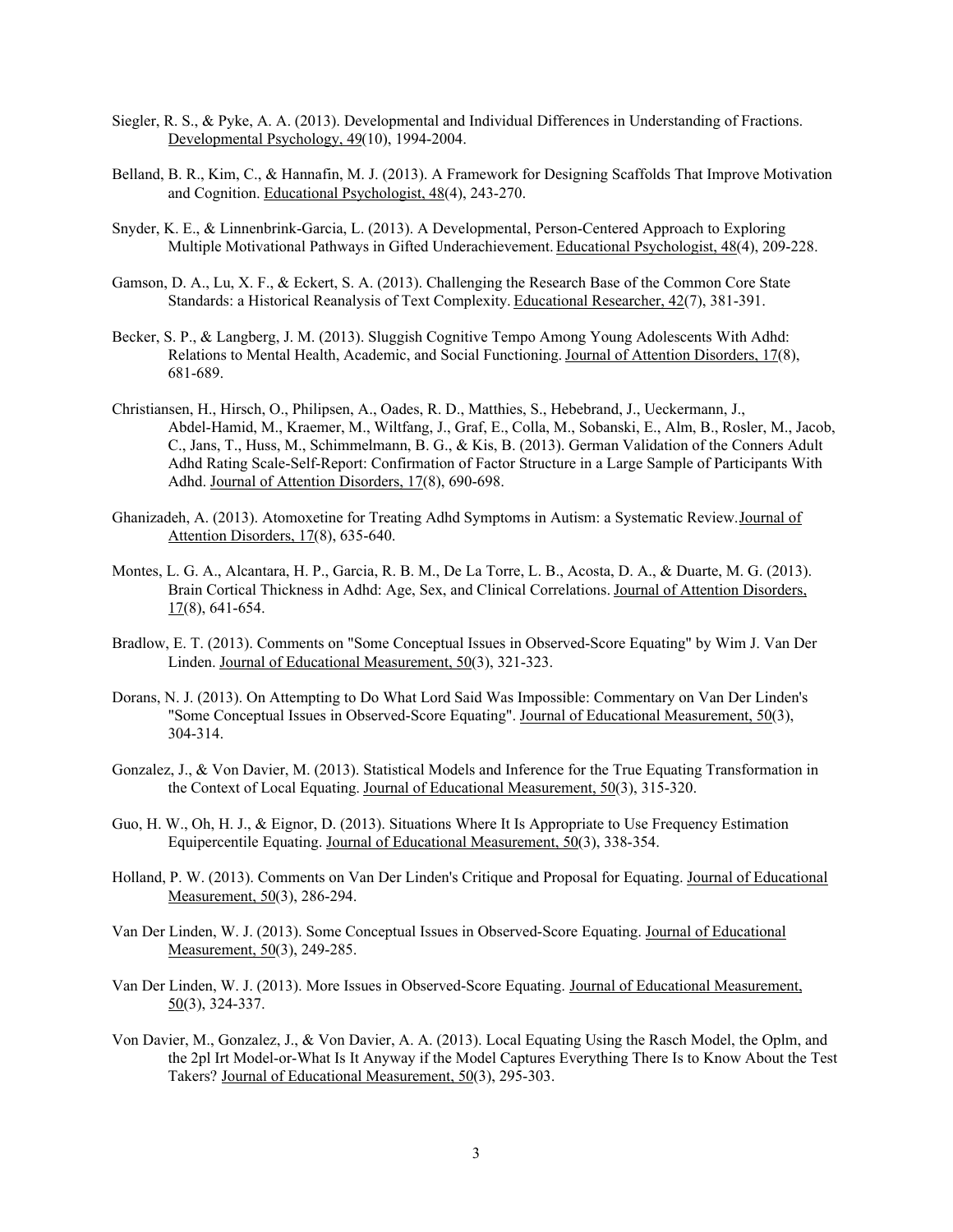- Conzelmann, K., Weis, S., & Suss, H. M. (2013). New Findings About Social Intelligence Development and Application of the Magdeburg Test of Social Intelligence (Mtsi). Journal of Individual Differences, 34(3), 119-137.
- Di Milia, L. (2013). A Revised Model of Dickman's Dysfunctional Impulsivity Scale. Journal of Individual Differences, 34(3), 138-142.
- Larkin, G. B., & Kurylo, D. D. (2013). Perceptual Grouping and High-Order Cognitive Ability. Journal of Individual Differences, 34(3), 153-158.
- Landes, S. D., & Peek, C. W. (2013). Death by Mental Retardation? The Influence of Ambiguity on Death Certificate Coding Error for Adults With Intellectual Disability. Journal of Intellectual Disability Research, 57(12), 1183-1190.
- Ashkenazi, S., Black, J. M., Abrams, D. A., Hoeft, F., & Menon, V. (2013). Neurobiological Underpinnings of Math and Reading Learning Disabilities. Journal of Learning Disabilities, 46(6), 549-569.
- Branum-Martin, L., Fletcher, J. M., & Stuebing, K. K. (2013). Classification and Identification of Reading and Math Disabilities: the Special Case of Comorbidity. Journal of Learning Disabilities, 46(6), 490-499.
- Fuchs, L. S., Fuchs, D., & Compton, D. L. (2013). Intervention Effects for Students With Comorbid Forms of Learning Disability: Understanding the Needs of Nonresponders. Journal of Learning Disabilities, 46(6), 534-548.
- Koepke, K. M., & Miller, B. (2013). At the Intersection of Math and Reading Disabilities: Introduction to the Special Issue. Journal of Learning Disabilities,  $46(6)$ , 483-489.
- Mazzocco, M. M. M., & Grimm, K. J. (2013). Growth in Rapid Automatized Naming From Grades K to 8 in Children With Math or Reading Disabilities. Journal of Learning Disabilities, 46(6), 517-533.
- Willcutt, E. G., Petrill, S. A., Wu, S., Boada, R., Defries, J. C., Olson, R. K., & Pennington, B. F. (2013). Comorbidity Between Reading Disability and Math Disability: Concurrent Psychopathology, Functional Impairment, and Neuropsychological Functioning. Journal of Learning Disabilities, 46(6), 500-516.
- Moore, K. S. (2013). A Systematic Review on the Neural Effects of Music on Emotion Regulation: Implications for Music Therapy Practice. Journal of Music Therapy, 50(3), 198-242.
- De Naeghel, J., & Van Keer, H. (2013). The Relation of Student and Class-Level Characteristics to Primary School Students' Autonomous Reading Motivation: a Multi-Level Approach. Journal of Research in Reading,  $36(4)$ , 351-370.
- Farnia, F., & Geva, E. (2013). Growth and Predictors of Change in English Language Learners' Reading Comprehension. Journal of Research in Reading, 36(4), 389-421.
- Stainthorp, R., Powell, D., & Stuart, M. (2013). The Relationship Between Rapid Naming and Word Spelling in English. Journal of Research in Reading, 36(4), 371-388.
- Davis, L. C., Rane, S., & Hiscock, M. (2013). Serial Recall of Visuospatial and Verbal Information With and Without Material-Specific Interference: Implications for Contemporary Models of Working Memory. Memory, 21(7), 778-797.
- Festini, S. B., & Reuter-Lorenz, P. A. (2013). The Short- and Long-Term Consequences of Directed Forgetting in a Working Memory Task. Memory, 21(7), 763-777.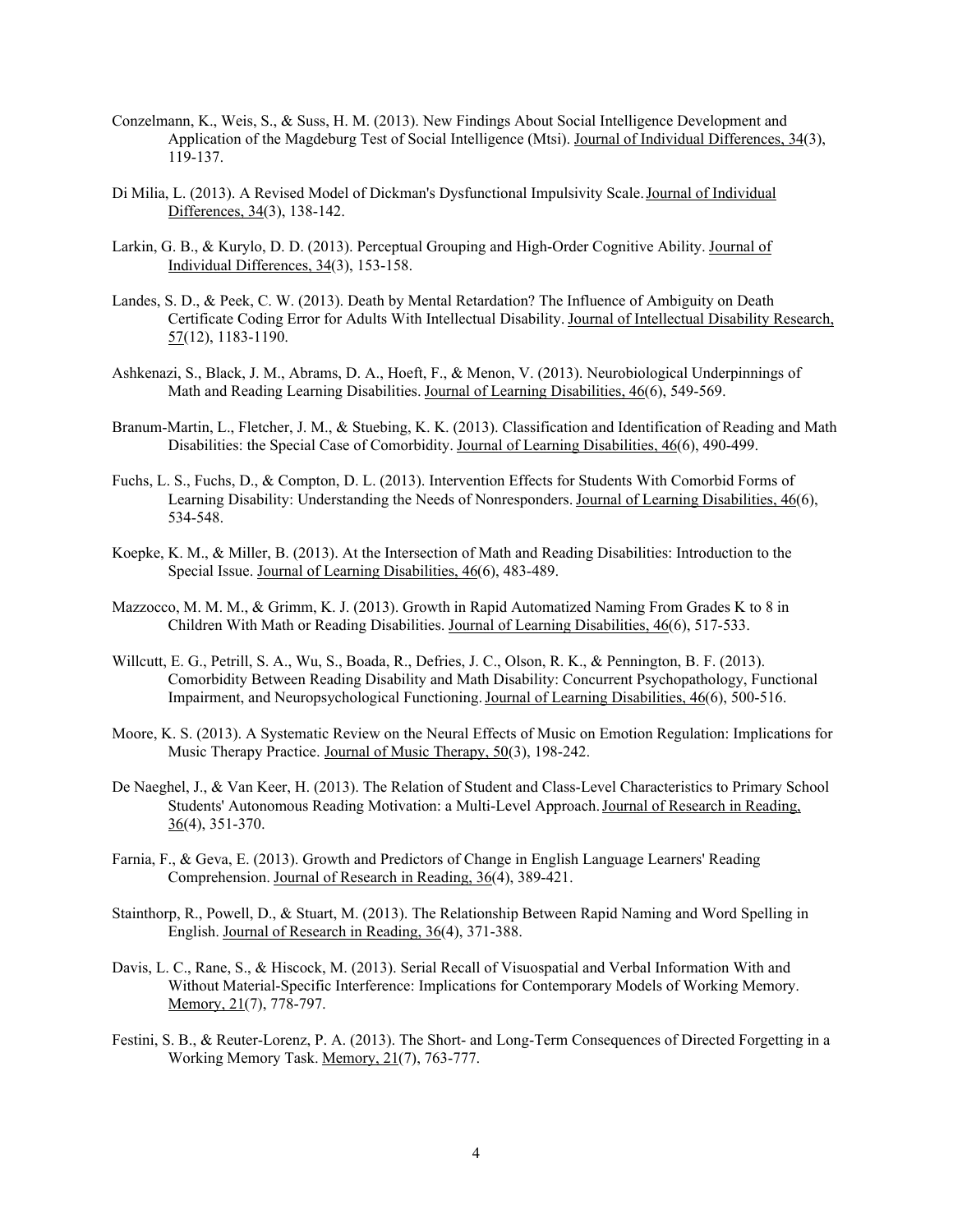- Maillet, D., & Rajah, M. N. (2013). Age-Related Changes in Frequency of Mind-Wandering and Task-Related Interferences During Memory Encoding and Their Impact on Retrieval. Memory, 21(7), 818-831.
- Morris, P. E., & Fritz, C. O. (2013). Effect Sizes in Memory Research. Memory, 21(7), 832-842.
- Pauls, F., Petermann, F., & Lepach, A. C. (2013). Gender Differences in Episodic Memory and Visual Working Memory Including the Effects of Age. Memory, 21(7), 857-874.
- Gignac, G. E., & Watkins, M. W. (2013). Bifactor Modeling and the Estimation of Model-Based Reliability in the Wais-Iv. Multivariate Behavioral Research, 48(5), 639-662.
- Hancock, G. R., Mao, X. L., & Kher, H. (2013). On Latent Growth Models for Composites and Their Constituents. Multivariate Behavioral Research, 48(5), 619-638.
- Wu, W., & Jia, F. (2013). A New Procedure to Test Mediation With Missing Data Through Nonparametric Bootstrapping and Multiple Imputation. Multivariate Behavioral Research, 48(5), 663-691.
- Berlim, M. T., Van Den Eynde, F., & Daskalakis, Z. J. (2013). A Systematic Review and Meta-Analysis on the Efficacy and Acceptability of Bilateral Repetitive Transcranial Magnetic Stimulation (Rtms) for Treating Major Depression. Psychological Medicine, 43(11), 2245-2254.
- Wang, Q., Cheung, C., Deng, W., Li, M., Huang, C., Ma, X., Wang, Y., Jiang, L., Sham, P. C., Collier, D. A., Gong, Q., Chua, S. E., Mcalonan, G. M., & Li, T. (2013). White-Matter Microstructure in Previously Drug-Naive Patients With Schizophrenia After 6 Weeks of Treatment. Psychological Medicine, 43(11), 2301-2309.
- Wilczynski, S. M. (2013). Introduction to the Special Issue: Adolescents and Adults on the Autism Spectrum. Psychology in the Schools, 50(9), 863-865.
- Lee, Y. H., & Haberman, S. J. (2013). Harmonic Regression and Scale Stability. Psychometrika, 78(4), 815-829.
- Song, X. Y., Lu, Z. H., Cai, J. H., & Ip, E. H. S. (2013). A Bayesian Modeling Approach for Generalized Semiparametric Structural Equation Models. Psychometrika, 78(4), 624-647.
- Von Davier, A. A. (2013). Observed-Score Equating: an Overview. Psychometrika, 78(4), 605-623.
- Kieffer, M. J., Vukovic, R. K., & Berry, D. (2013). Roles of Attention Shifting and Inhibitory Control in Fourth-Grade Reading Comprehension. Reading Research Quarterly, 48(4), 333-348.
- Kiuru, N., Lerkkanen, M. K., Niemi, P., Poskiparta, E., Ahonen, T., Poikkeus, A. M., & Nurmi, J. E. (2013). The Role of Reading Disability Risk and Environmental Protective Factors in Students' Reading Fluency in Grade 4. Reading Research Quarterly, 48(4), 349-368.
- Defever, E., De Smedt, B., & Reynvoet, B. (2013). Numerical Matching Judgments in Children With Mathematical Learning Disabilities. Research in Developmental Disabilities, 34(10), 3182-3189.
- Ho, D. S. T., Leung, C., & Lo, S. K. (2013). Validation of the Gumpel Readiness Inventory for Preschool Children in Hong Kong. Research in Developmental Disabilities, 34(10), 3066-3076.
- Morrison, S. C., Ferrari, J., & Smillie, S. (2013). Assessment of Gait Characteristics and Orthotic Management in Children With Developmental Coordination Disorder: Preliminary Findings to Inform Multidisciplinary Care. Research in Developmental Disabilities, 34(10), 3197-3201.
- Reynolds, M. R., Ingram, P. B., Seeley, J. S., & Newby, K. D. (2013). Investigating the Structure and Invariance of the Wechsler Adult Intelligence Scales, Fourth Edition in a Sample of Adults With Intellectual Disabilities. Research in Developmental Disabilities, 34(10), 3235-3245.